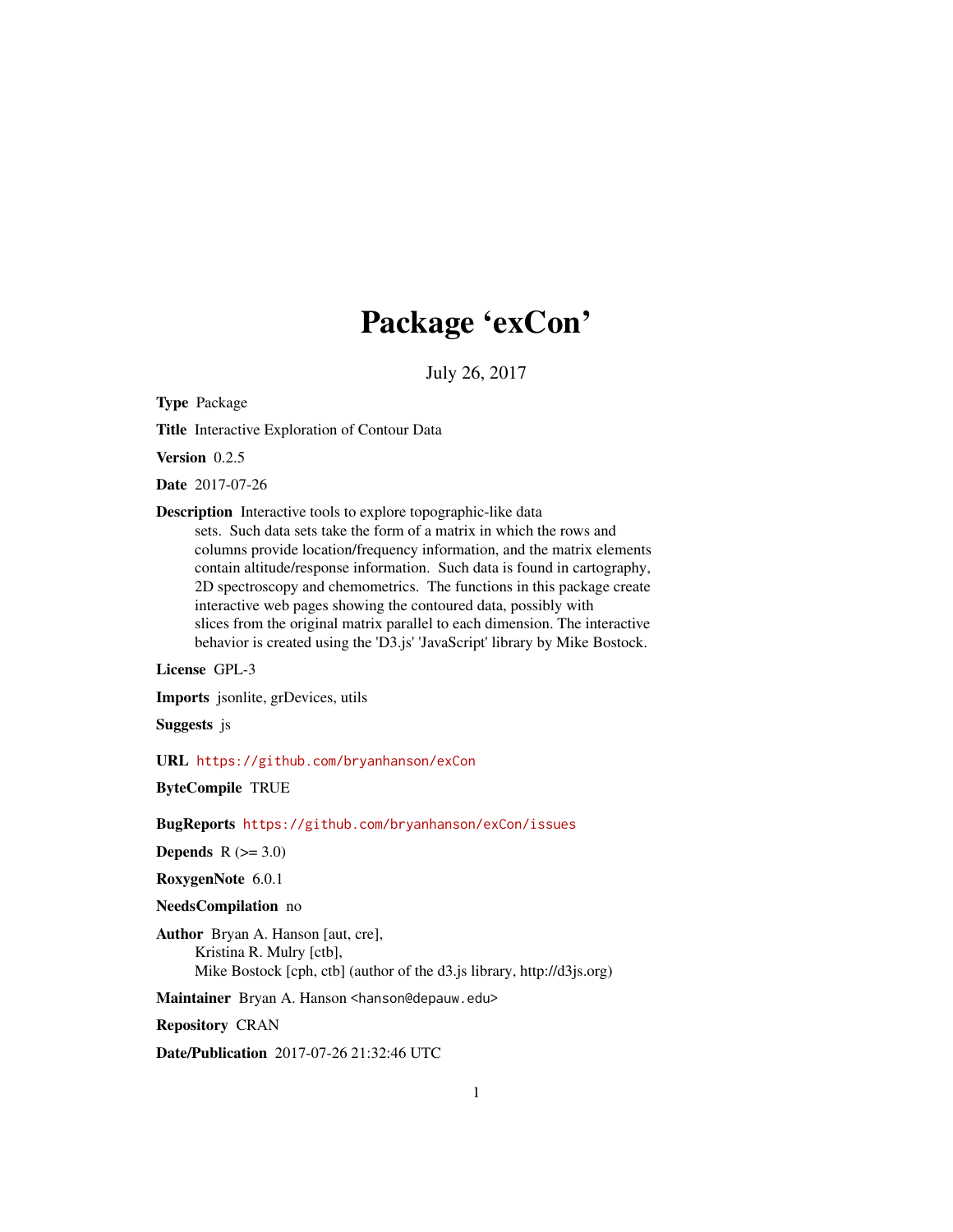### <span id="page-1-0"></span>R topics documented:

| $exCon\text{-}package \dots \dots \dots \dots \dots \dots \dots \dots \dots \dots \dots \dots \dots \dots \dots \dots \dots$ |  |  |  |  |  |
|------------------------------------------------------------------------------------------------------------------------------|--|--|--|--|--|
|                                                                                                                              |  |  |  |  |  |

#### **Index** [5](#page-4-0). The second state of the second state of the second state of the second state of the second state of the second state of the second state of the second state of the second state of the second state of the second

exCon-package *Explore Contour Data Interactively*

#### Description

exCon: Explore Contour Data Interactively

#### Details

Interactive tools to explore topographic-like data sets. Such data sets take the form of a matrix in which the rows and contain altitude/response information. Such data is found in cartography, 2D spectroscopy and chemometrics. The functions in this package create interactive web pages showing the contoured data, possibly with slices from the original matrix parallel to each dimension. The interactive behavior is created using the D3.js 'JavaScript' library by Mike Bostock.

#### Author(s)

Bryan A. Hanson & Kristina R. Multry

exCon *Explore Contour Data Interactively*

#### Description

These functions compute contour lines from matrix data and display them in an interactive web page using the d3 javascript library. exCon displays slices along the x and y directions. exCon2 does not display the slices and is faster.

#### Usage

```
exCon(M = NULL, x = seq(0, 1, length.out = nrow(M)), y = seq(0, 1,length.out = ncol(M)), nlevels = 5, levels = prety(range(M, na.rm =TRUE), nlevels), browser = NULL, minify = TRUE)
exCon2(M = NULL, x = seq(0, 1, length.out = nrow(M)), y = seq(0, 1,length.out = ncol(M), nlevels = 5, levels = pretry(range(M, na.rm =TRUE), nlevels), browser = NULL, minify = TRUE)
```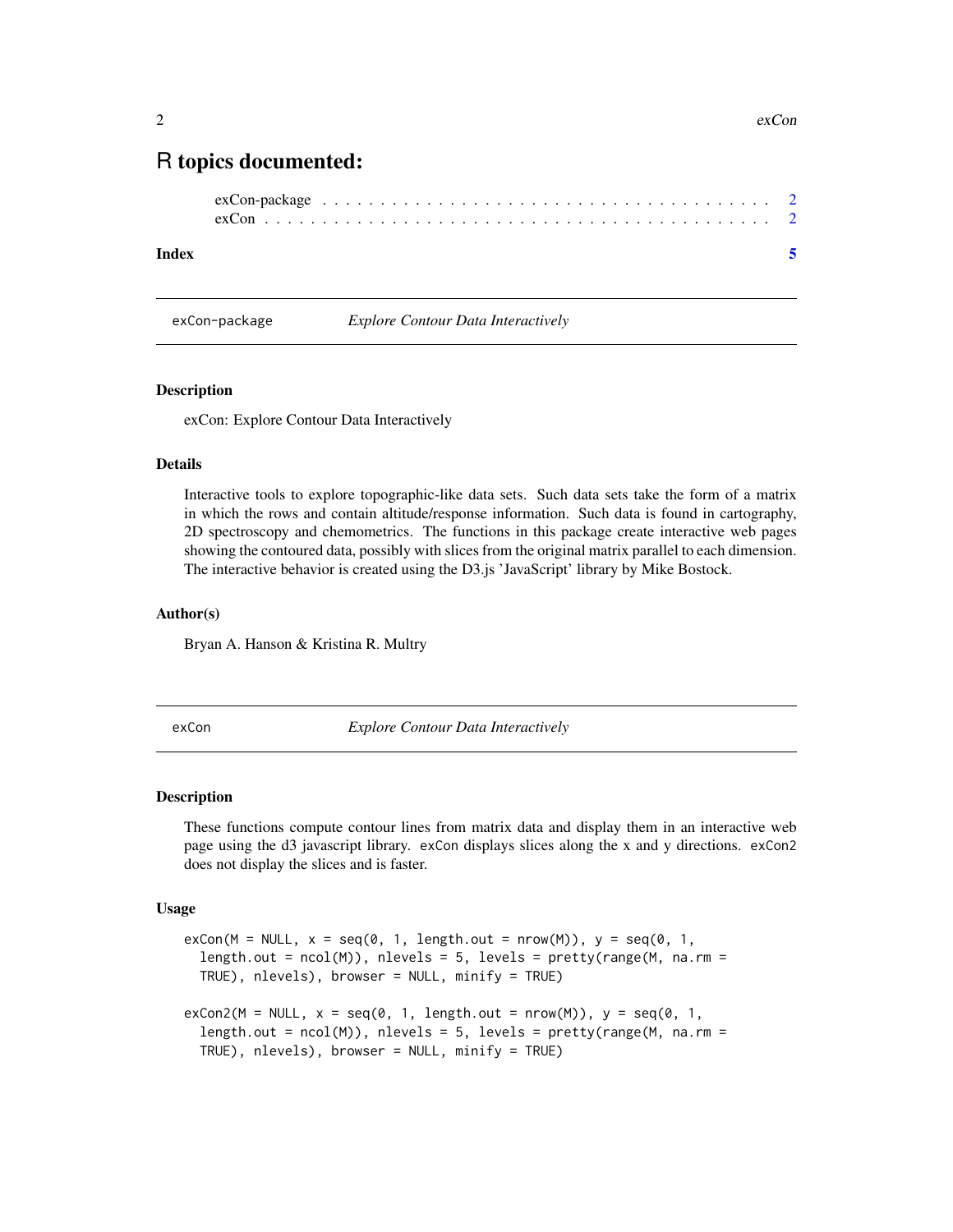#### <span id="page-2-0"></span> $\alpha$  exCon  $\beta$

#### **Arguments**

| M            | A matrix.                                                                                                                                                                                                                                                       |
|--------------|-----------------------------------------------------------------------------------------------------------------------------------------------------------------------------------------------------------------------------------------------------------------|
| $\mathsf{x}$ | A vector of numeric values giving the locations of the grid defining the matrix.<br>Must have length $nrow(M)$ . These values become the scale along the x axis.                                                                                                |
| y            | A vector of numeric values giving the locations of the grid defining the matrix.<br>Must have length ncol (M). These values become the scale along the y axis.                                                                                                  |
| nlevels      | Integer. The number of contour levels desired. Ignored if levels is given.                                                                                                                                                                                      |
| levels       | Numeric. A vector of values (altitudes if you will) at which to compute the<br>contours.                                                                                                                                                                        |
| browser      | Character. Something that will make sense to your OS. Only necessary if you<br>want to overide your system specified browser as understood by R. See below<br>for further details.                                                                              |
| minify       | Logical. Shall the JavaScript be minified? This improves performance. How-<br>ever, it requires package js which in turn requires package V8. The latter is not<br>available on all platforms. Details may be available at https://github.com/<br>jeroenooms/v8 |

#### Value

The path to the temporary directory containing the web page files. is returned invisibly. The side effect is an interactive web page. The temporary directory is deleted when you quit R, but you can use the return value to save the files to a different location.

#### Functions

- exCon: Interactive contour display with slices
- exCon2: Interactive contour display without slices

#### Details

The computation of the contour lines is handled by [contourLines](#page-0-0). The result here, however, is transposed so that the output has the same orientation as the original matrix. This is necessary because [contour](#page-0-0) tranposes its output: "Notice that contour interprets the z matrix as a table of  $f(x[i], y[j])$  values, so that the x axis corresponds to row number and the y axis to column number, with column 1 at the bottom, i.e. a 90 degree counter-clockwise rotation of the conventional textual layout."

#### Interpretation

The contour lines are an interpolation of the data in the matrix. In exCon, the slices are the actual values in the matrix row or column connected point-to-point. Thus a maximum in a slice may not correspond to a peak in the contour plot.

#### Browser Choice

The browser is called by [browseURL](#page-0-0), which in turn uses options("browser"). Exactly how this is handled is OS dependent.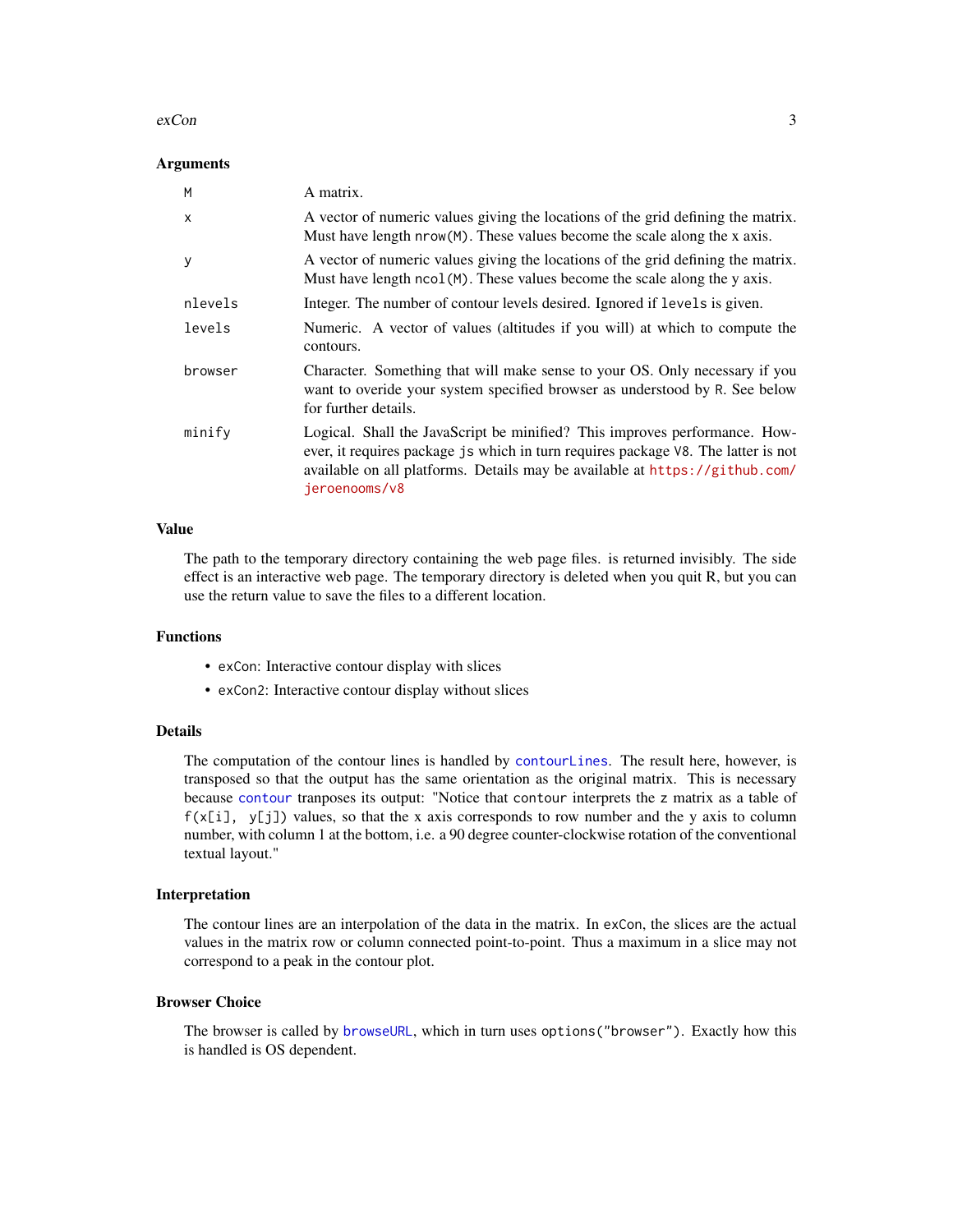4 exCon

#### Firefox Browser

the slices chosen and the values displayed are correct.

#### RStudio Viewer

If browser is NULL, you are using RStudio, and a viewer is specified, this will be called. You can stop this by with options(viewer = NULL).

#### Browser Choice (Mac)

On a Mac, the default browser is called by /bin/sh/open which in turn looks at which browser you have set in the system settings. You can override your default with browser = "/usr/bin/open -a 'Google Chrome'" for example.

#### Browser Choice & Performance

You can check the performance of your browser at peacekeeper.futuremark.com The most relevant score for exCon is the rendering category.

#### Performance Limits (YMMV)

On a early 2015 MacBook Pro, with 16 Gb RAM and an 2.9 GHz Intel Core i5 chip, a 1500 x 1500 matrix with 1 contour level requires about 15 seconds for R to render the web page using Chrome, Safari or Firefox. A 2K x 2K matrix appears to be too large to handle. R seems to hang during the handoff to the browser.

#### Examples

```
if (interactive()) {
require(jsonlite)
```
# minify is FALSE in the examples as not all platforms support the required pkgs (see above)

```
exCon(M = volcano, minify = FALSE)
exCon2(M = volcano, minify = FALSE) # no slices
# This next example will label the axes with the actual values, relative to the
# lower left corner (original data collected on 10 meter grid). Giving
# x and y affects only the scale, and the native values displayed at the top.
exCon(M = volcano, minify = FALSE,x = seq(from = 0, by = 10, length.out = nrow(volcano)),y = seq(from = 0, by = 10, length.out = ncol(volcano)))}
```